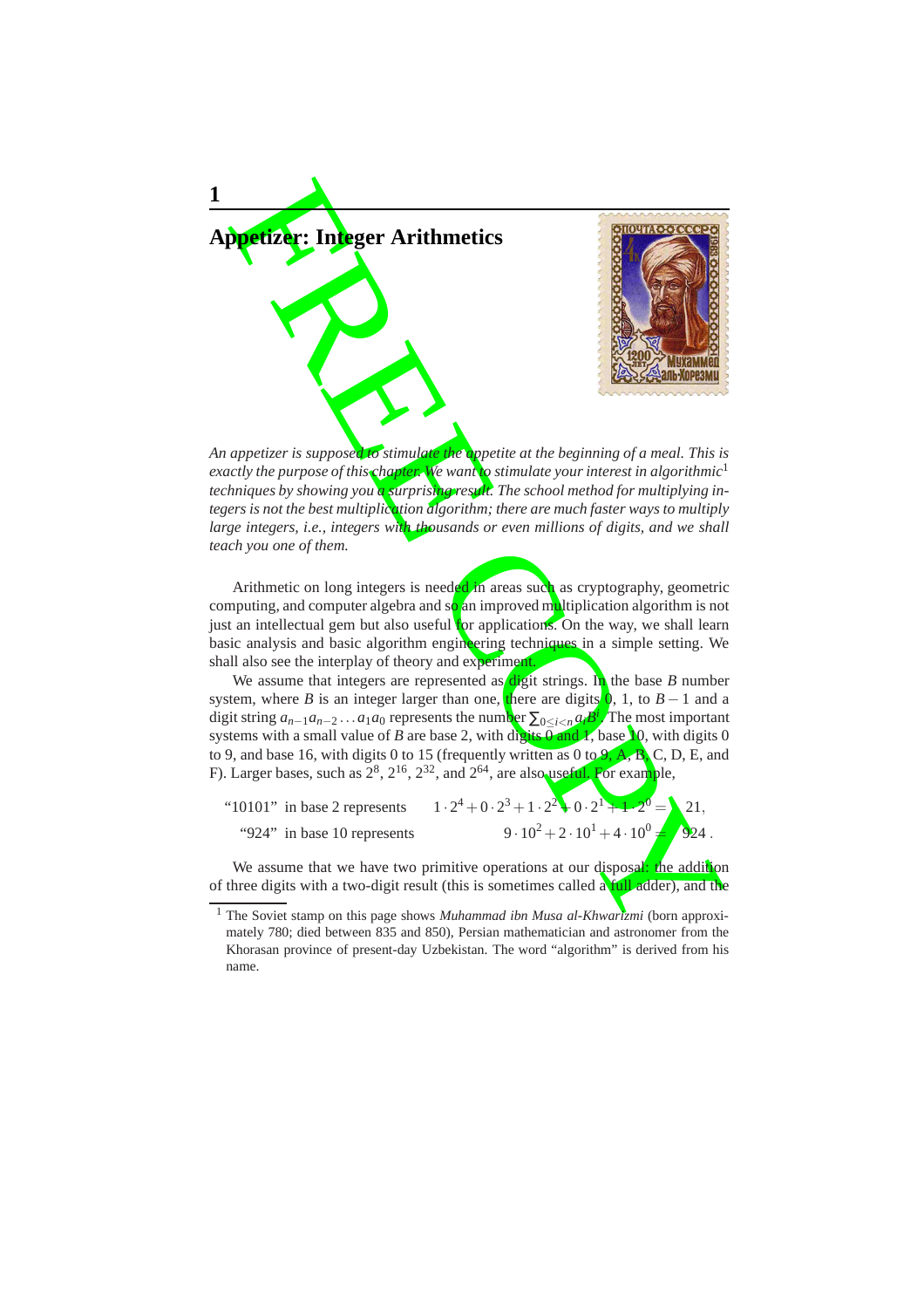multiplication of two digits with a two-digit result. <sup>2</sup> For example, in base 10, we have

$$
\frac{3}{5} \text{ and } 6.7 = 42.
$$

We shall measure the *efficiency* of our algorithms by the number of primitive operations executed.

For signal measure the chief of experimental particle is shall measure the chief of experimental particle in the control of the number of primitive operation of the cand print in the cand by  $n \sinh \theta$  and  $\theta$  and  $\theta$  and We can artificially turn any *n*-digit integer into an *m*-digit integer for any *m* ≥ *n* by adding additional leading zeros. Concretely, "425" and "000425" represent the same integer. We shall use *a* and *b* for the two operands of an addition or multiplication and assume throughout this section that *a* and *b* are *n*-digit integers. The assumption that both operands have the same length simplifies the presentation without changing the key message of the chapter. We shall come back to this remark at the end of the chapter. We refer to the digits of *a* as  $a_n \downarrow$  to  $a_0$ , with  $a_{n-1}$  being the most significant digit (also called leading digit) and *a* <sup>0</sup> being the least significant digit, and write  $a = (a_{n-1} \dots a_0)$ . The leading digit may be zero. Similarly, we use  $b_{n-1}$  to  $b_0$  to denote the digits of *b*, and write  $b = (b_{n-1} \dots b_0)$ .

#### **1.1 Addition**

We all know how to add two integers  $a = (a_{n-1} \dots a_0)$  and  $b = (b_{n-1} \dots b_0)$ . We simply write one under the other with the least significant digits aligned, and sum the integers digitwise, carrying a single digit from one position to the next. This digit is called a *carry*. The result will be an  $n+1$ -digit integer  $s = (s_n \dots s_0)$ . Graphically,

| $a_{n-1} \ldots a_1 a_0$     | first operand  |
|------------------------------|----------------|
| $b_{n-1} \ldots b_1 b_0$     | second operand |
| $c_n c_{n-1} \ldots c_1 0$   | carries        |
| $S_n S_{n-1} \ldots S_1 S_0$ | sum            |

where  $c_n$  to  $c_0$  is the sequence of carries and  $s = (s_n \dots s_0)$  is the sum. We have  $c_0 = 0$ ,  $c_{i+1} \cdot B + s_i = a_i + b_i + c_i$  for  $0 \le i < n$  and  $s_n = c_n$ . As a program, this is written as

 $c = 0$ : *Digit <i>c* = 0 : *Digit* **for**  $i := 0$  **to**  $n - 1$  **do** add  $a_i, b_i$ , and c to form  $s_i$  and a new carry *c*  $s_n := c$ 

We need one primitive operation for each position, and hence a total of *n* primitive operations.

**Theorem 1.1.** *The addition of two n-digit integers requires exactly n primitive operations. The result is an n*+1*-digit integer.*

<sup>&</sup>lt;sup>2</sup> Observe that the sum of three digits is at most  $3(B-1)$  and the product of two digits is at most  $(B-1)^2$ , and that both expressions are bounded by  $(B-1) \cdot B^1 + (B-1) \cdot B^0 = B^2 - 1$ , the largest integer that can be written with two digits.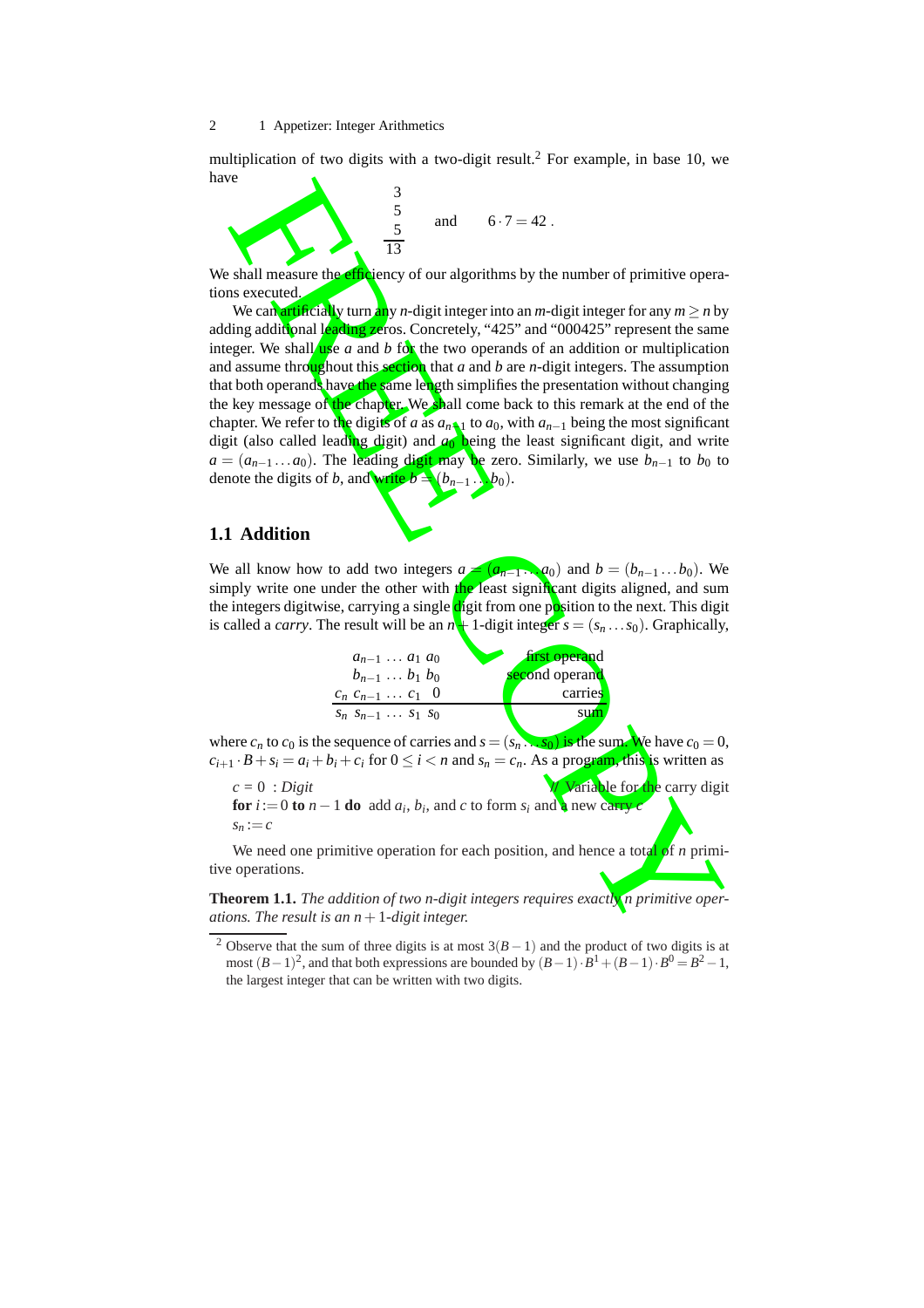#### **1.2 Multiplication: The School Method**

We all know how to multiply two integers. In this section, we shall review the "school" method". In a later section, we shall get to know a method which is significantly faster for large integers.

We shall proceed slowly. We first review how to multiply an *n*-digit integer *a* by a one-digit integer  $b_j$ . We use  $b_j$  for the one-digit integer, since this is how we need it below. For any digit  $a_i$  of  $a$ , we form the product  $a_i \cdot b_j$ . The result is a two-digit integer  $(c_i d_i)$ , i.e.,

$$
a_i \cdot b_j = c_i \cdot B + d_i \ .
$$

We form two integers,  $c = (c_{n-1} \ldots c_0 \cdot 0)$  and  $d = (d_{n-1} \ldots d_0)$ , from the *c*'s and *d*'s, respectively. Since the *c*'s are the higher-order digits in the products, we add a zero digit at the end. We add *c* and *d* to obtain the product  $p_j = a \cdot b_j$ . Graphically,

$$
(a_{n-1}...a_i...a_0) \cdot b_j \longrightarrow \begin{array}{c} c_{n-1} & c_{n-2} & \dots & c_i & c_{i-1} & \dots & c_0 & 0 \\ \hline & d_{n-1} & \dots & d_{i+1} & d_i & \dots & d_1 & d_0 \\ \hline \text{sum of } c \text{ and } d \end{array}
$$

Let us determine the number of primitive operations. For each *i*, we need one primitive operation to form the product  $a_i$  *b<sub>j</sub>*, for a total of *n* primitive operations. Then we add two  $n+1$ -digit numbers. This requires  $n+1$  primitive operations. So the total number of primitive operations  $\frac{1}{18} 2n + 1$ .

**Lemma 1.2.** We can multiply an n-digit number by a one-digit number with  $2n + 1$ *primitive operations. The result is an n* + 1*-digit number.*

When you multiply an *n*-digit number by a one-digit number, you will probably proceed slightly differently. You combine<sup>3</sup> the generation of the products  $a_i \cdot b_j$  with the summation of *c* and *d* into a single phase, i.e., you create the digits of *c* and *d* when they are needed in the final addition. We have chosen to generate them in a separate phase because this simplifies the description of the algorithm.

**Exercise 1.1.** Give a program for the multiplication of a and  $b_j$  that operates in a single phase.

We can now turn to the multiplication of two *n*-digit integers. The school method for integer multiplication works as follows: we first form partial products *p <sup>j</sup>* by multiplying *a* by the *j*-th digit *b*<sub>*j*</sub> of *b*, and then sum the suitably aligned products  $p_i \cdot B^j$ to obtain the product of *a* and *b*. Graphically,



<sup>&</sup>lt;sup>3</sup> In the literature on compiler construction and performance optimization, this transformation is known as *loop fusion*.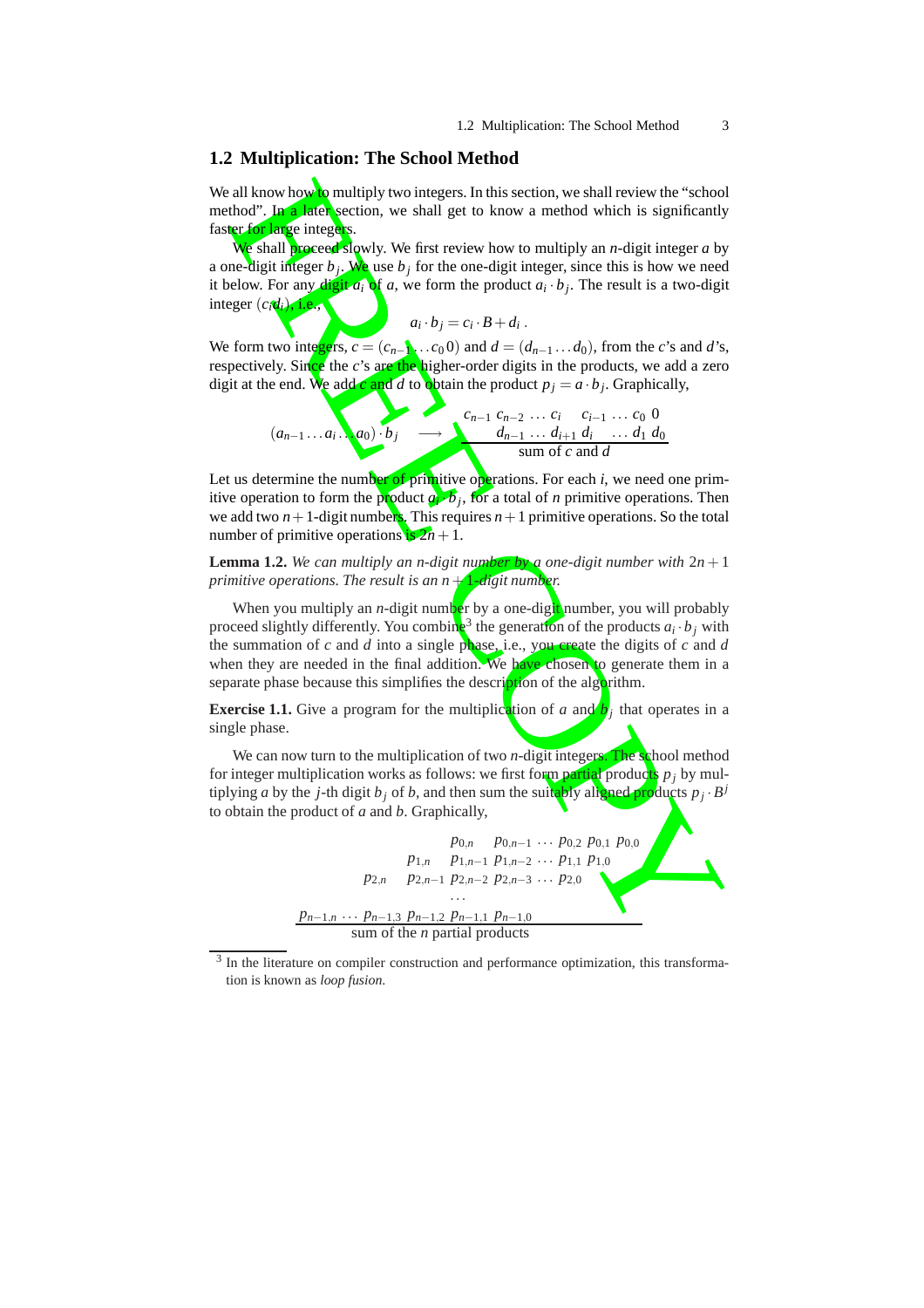The description in pseudocode is more compact. We initialize the product *p* to zero and then add to it the partial products  $a \cdot b_j \cdot B^j$  one by one:

$$
p = 0 : \mathbb{N}
$$
  
for j := 0 to n - do  $p := p + a \cdot b_j \cdot B^j$ 

Let us analyze the number of primitive operations required by the school method. Each partial product  $p_j$  requires  $2n+1$  primitive operations, and hence all partial products together require  $2n^2 + n$  primitive operations. The product  $a \cdot b$  is a 2ndigit number, and hence all summations  $p + a \cdot b_j \cdot B^j$  are summations of 2*n*-digit integers. Each such addition requires at most 2 *n* primitive operations, and hence all additions together require at most 2n<sup>2</sup> primitive operations. Thus, we need no more than  $4n^2 + n$  primitive operations in total.

A simple observation allows us to improve this bound. The number  $a \cdot b_j \cdot B^j$  has  $n+1+j$  digits, the last *j* of which are zero. We can therefore start the addition in the *j* + 1-th position. Also, when we add  $a \cdot b_j \cdot B^j$  to *p*, we have  $p = a \cdot (b_{j-1} \cdots b_0)$ , i.e., p has  $n + j$  digits. Thus, the addition of p and  $a \cdot b_j \cdot B^j$  amounts to the addition of two  $n+1$ -digit numbers and requires only  $n+1$  primitive operations. Therefore, all additions together require only  $n^2 + n$  primitive operations. We have thus shown the following result.

#### **Theorem 1.3.** *The school method multiplies two n-digit integers with* 3 *n* 2 + 2*n primitive operations.*

We have now analyzed the numbers of primitive operations required by the school methods for integer addition and integer multiplication. The number *M<sup>n</sup>* of primitive operations for the school method for integer multiplication is  $3n^2 + 2n$ . Observe that  $3n^2 + 2n = n^2(3 + 2/n)$ , and hence  $3n^2 + 2n$  is essentially the same as 3 *n* 2 for large *n*. We say that *M<sup>n</sup> grows quadratically*. Observe also that

$$
M_n/M_{n/2} = \frac{3n^2 + 2n}{3(n/2)^2 + 2(n/2)} = \frac{n^2(3+2/n)}{(n/2)^2(3+4/n)} = 4 \cdot \frac{3n+2}{3n+4} \approx 4,
$$

i.e., quadratic growth has the consequence of essentially quadrupling the number of primitive operations when the size of the instance is doubled.

d than and to the partial products  $a \cdot b_j \cdot b'$  one by one:<br>  $P = 0$ <br>
Lor  $\sqrt{160}$  and  $p = p + a \cdot b_j \cdot B^j$ <br>
Lor  $\sqrt{160}$  and  $p = p + a \cdot b_j \cdot B^j$ <br>
Ler is an algorithm depend of primitive operations required by the school method<br> Assume now that we actually implement the multiplication algorithm in our favorite programming language (we shall do so later in the chapter), and then time the program on our favorite machine for various *n*-digit integers *a* and *b* and various *n*. What should we expect? We want to argue that we shall see quadratic growth. The reason is that *primitive operations are representative of the running time of the algorithm*. Consider the addition of two *n*-digit integers first. What happens when the program is executed? For each position *i*, the digits *a <sup>i</sup>* and *b <sup>i</sup>* have to be moved to the processing unit, the sum  $a_i + b_i + c$  has to be formed, the digit  $s_i$  of the result needs to be stored in memory, the carry c is updated, the index i is incremented, and a test for loop exit needs to be performed. Thus, for each *i*, the same number of machine cycles is executed. We have counted one primitive operation for each *i*, and hence the number of primitive operations is representative of the number of machine cycles executed. Of course, there are additional effects, for example pipelining and the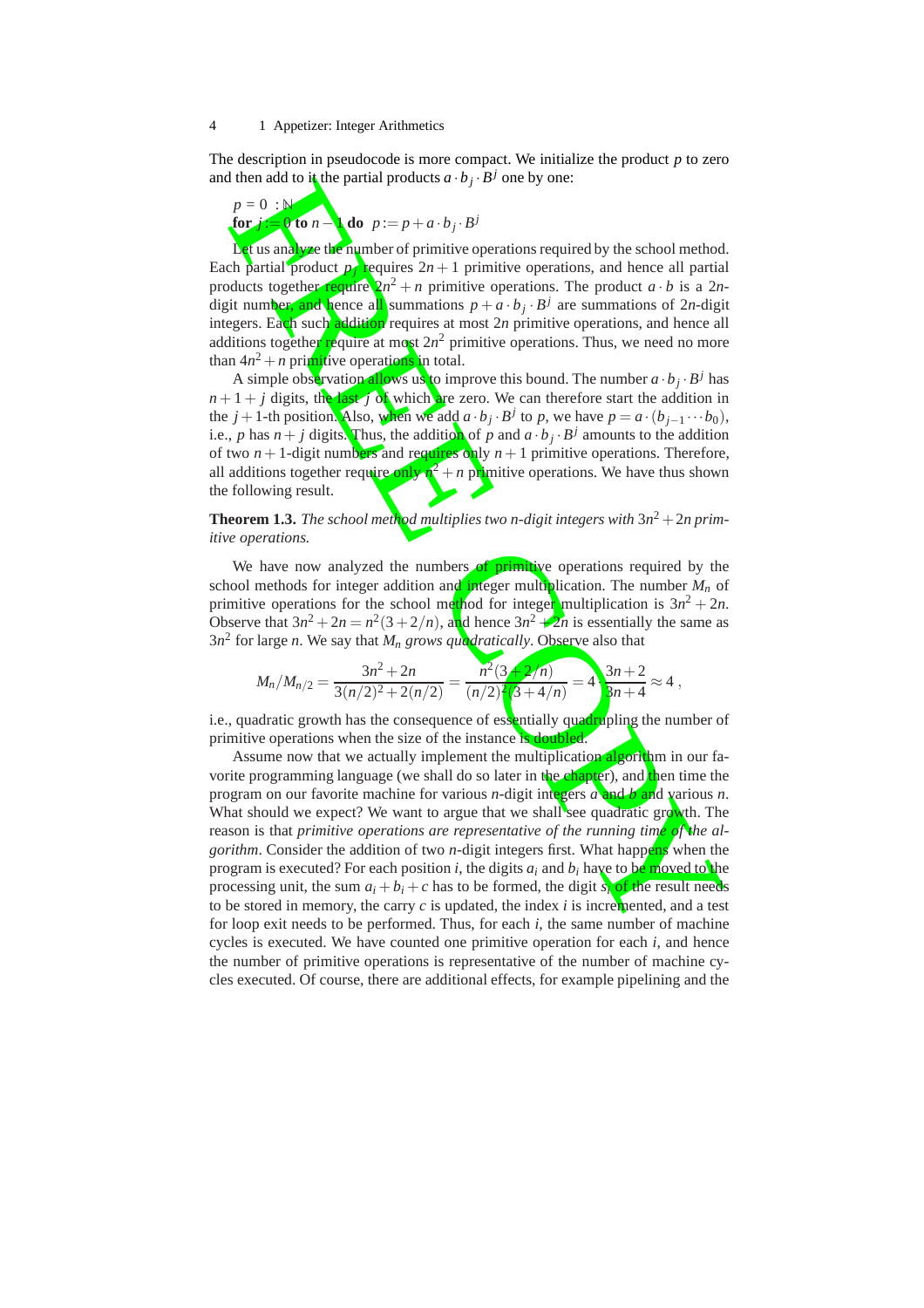

**Fig. 1.1.** The running time of the school method for the multiplication of *n*-digit integers. The three columns of the table on the *left* give *n*, the running time  $T_n$  of the C++ implementation given in Sect. 1.7, and the ratio  $T_n / T_n / 2$ . The plot on the *right* shows  $\log T_n$  versus  $\log n$ , and we see essentially a line. Observe that if  $T_n = \alpha n^{\beta}$  for some constants α and β, then  $T_n/T_{n/2} = 2^{\beta}$ and  $\log T_n = \beta \log n + \log \alpha$ , i.e.,  $\log T_n$  depends linearly on  $\log n$  with slope  $\beta$ . In our case, the slope is two. Please, use a ruler to check

complex transport mechanism for data between memory and the processing unit, but they will have a similar effect for all *i*, and hence the number of primitive operations is also representative of the running time of an actual implementation on an actual machine. The argument extends to multiplication, since multiplication of a number by a one-digit number is a process similar to addition and the second phase of the school method for multiplication amounts to a series of additions.

Let us confirm the above argument by an experiment. Figure  $1.1$  shows execution times of a  $C_{++}$  implementation of the school method; the program can be found in Sect. 1.7. For each *n*, we performed a large number<sup>4</sup> of multiplications of *n*-digit random integers and then determined the average running time  $T_n$ ;  $T_n$  is listed in the second column. We also show the ratio  $T_n/T_{n/2}$ . Figure 1.1 also shows a plot of the data points<sup>5</sup> (logn, log T<sub>n</sub>). The data exhibits approximately quadratic growth, as we can deduce in various ways. The ratio  $T_n/T_{n/2}$  is always close to four, and the double logarithmic plot shows essentially a line of slope two. The experiments

 $\frac{4}{4}$  The internal clock that measures CPU time returns its timings in some units, say milliseconds, and hence the rounding required introduces an error of up to one-half of this unit. It is therefore important that the experiment timed takes much longer than this unit, in order to reduce the effect of rounding.

<sup>&</sup>lt;sup>5</sup> Throughout this book, we use  $\log x$  to denote the logarithm to base 2,  $\log_2 x$ .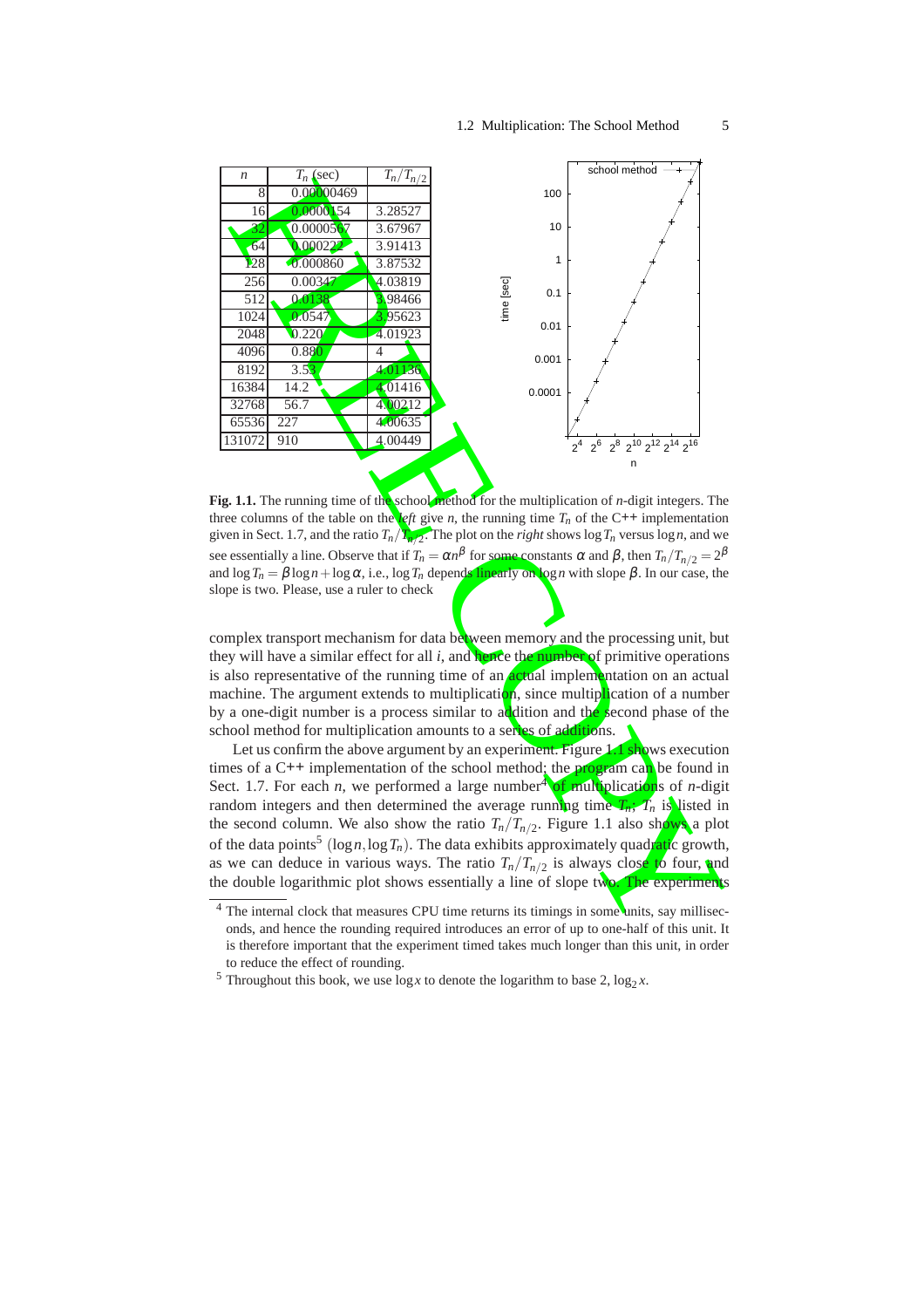aby showed hundring growth of the number of primitive operations, we argue one that the *e* of the number of primitive operations, we also define essentially grow quadratically, However, we also expect the *c* of the are quite encouraging: *our theoretical analysis has predictive value. Our theoretical analysis showed quadratic growth of the number of primitive operations, we argued above that the running time should be related to the number of primitive operations, and the actual running time essentially grows quadratically.* However, we also see systematic deviations. For small *n*, the growth from one row to the next is less than by a factor of four, as linear and constant terms in the running time still play a substantial role. For larger *n*, the ratio is very close to four. For very large *n* (too large to be timed conveniently), we would probably see a factor larger than four, since the access time to memory depends on the size of the data. We shall come back to this point in Sect. 2.2.

**Exercise 1.2.** Write programs for the addition and multiplication of long integers. Represent integers as sequences (arrays or lists or whatever your programming language offers) of decimal digits and use the built-in arithmetic to implement the primitive operations. Then write ADD, MULTIPLY1, and MULTIPLY functions that add integers, multiply an integer by a one-digit number, and multiply integers, respectively. Use your implementation to produce your own version of Fig. 1.1. Experiment with using a larger base than base 10, say base 2<sup>16</sup>.

**Exercise 1.3.** Describe and analyze the school method for division.

#### **1.3 Result Checking**

Our algorithms for addition and multiplication are quite simple, and hence it is fair to assume that we can implement them correctly in the programming language of our choice. However, writing software<sup>6</sup> is an error-prone activity, and hence we should always ask ourselves whether we can check the results of a computation. For multiplication, the authors were taught the following technique in elementary school. The method is known as *Neunerprobe* in German, "casting out nines" in English, and *preuve par neuf* in French.

Add the digits of a. If the sum is a number with more than one digit, sum its digits. Repeat until you arrive at a one-digit number, called the checksum of *a*. We use  $s_a$  to denote this checksum. Here is an example:

$$
4528 \rightarrow 19 \rightarrow 10 \rightarrow 1.
$$

Do the same for *b* and the result *c* of the computation. This gives the **check**sums  $s_b$  and  $s_c$ . All checksums are single-digit numbers. Compute  $s_a \cdot s_b$  and form its checksum *s*. If *s* differs from  $s_c$ , *c* is not equal to  $a \cdot b$ . This test was **described** by al-Khwarizmi in his book on algebra.

Let us go through a simple example. Let  $a = 429$ ,  $b = 357$ , and  $c = 154153$ . Then  $s_a = 6$ ,  $s_b = 6$ , and  $s_c = 1$ . Also,  $s_a \cdot s_b = 36$  and hence  $s = 9$ . So  $s_c \neq s$  and

 $6$  The bug in the division algorithm of the floating-point unit of the original Pentium chip became infamous. It was caused by a few missing entries in a lookup table used by the algorithm.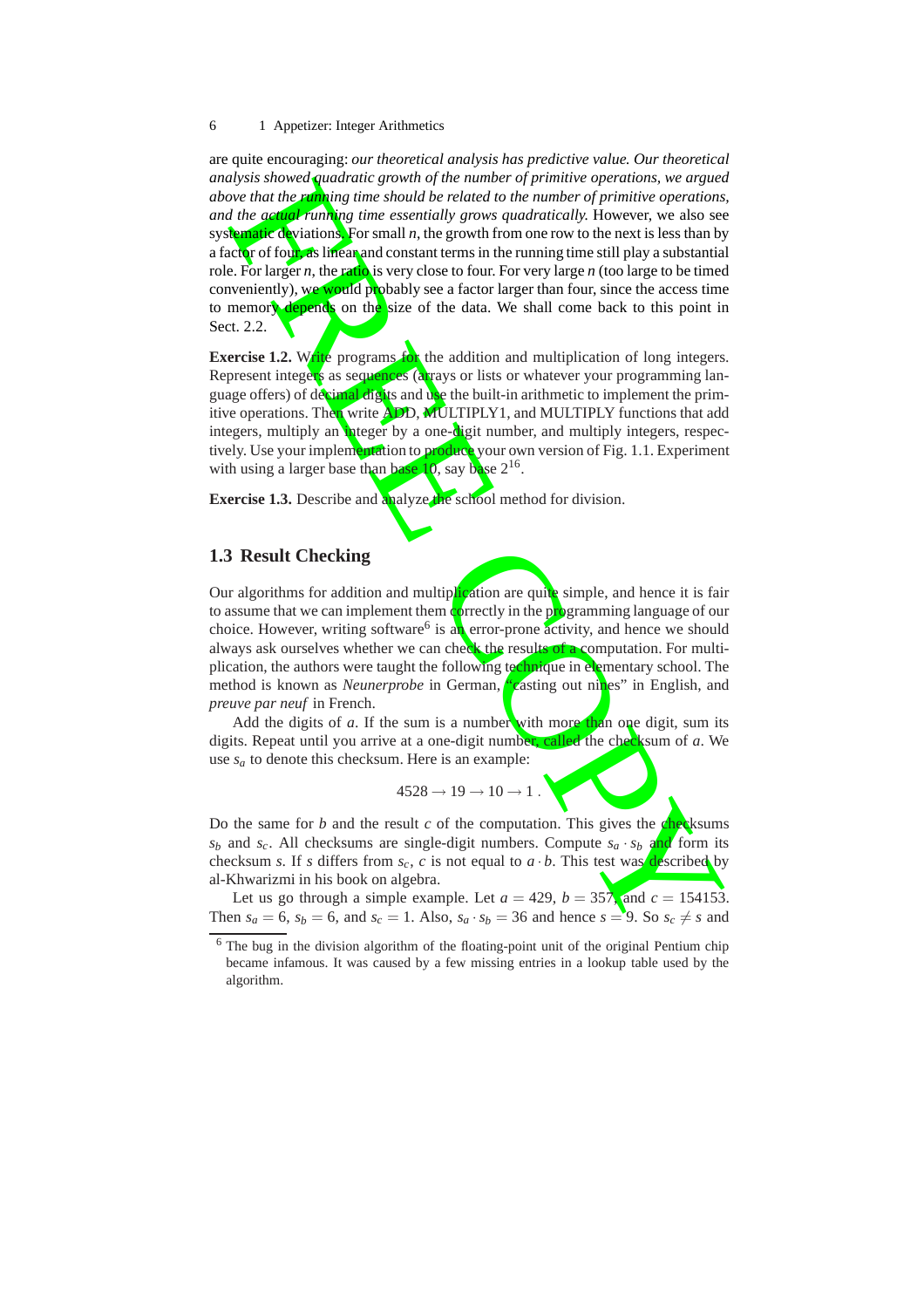hence  $s_c$  is not the product of *a* and *b*. Indeed, the correct product is  $c = 153153$ . Its checksum is 9, and hence the correct product passes the test. The test is not foolproof, as  $c = 135153$  also passes the test. However, the test is quite useful and detects many mistakes.

checksion is 3 and hence the correct product passes the test. The test is not look-<br>orb, as  $c = 136$  Ka also passes the test. However, the test is quite useful and elected<br>when  $\sin \theta$  also passes the test. However, the te What is the mathematics behind this test? We shall explain a more general method. Let q be any positive integer; in the method described above,  $q = 9$ . Let  $s_a$ be the remainder, or residue, in the integer division of *a* by *q*, i.e.,  $s_a = a - \lfloor a/q \rfloor \cdot q$ . Then  $0 \le s_a \le q$ . In mathematical notation,  $s_a = a \mod q$ .<sup>7</sup> Similarly,  $s_b = b \mod q$ and  $s_c = c \mod q$ . Finally,  $s = (s_a \cdot s_b) \mod q$ . If  $c = a \cdot b$ , then it must be the case that  $s = s_c$ . Thus  $s \neq s_c$  proves  $c \neq a \cdot b$  and uncovers a mistake in the multiplication. What do we know if  $s = s_c$ ? We know that q divides the difference of c and  $a \cdot b$ . If this difference is nonzero, the mistake will be detected by any *q* which does not divide the difference.

Let us continue <mark>with</mark> our example <mark>a</mark>nd take  $q=7.$  Then  $a \bmod 7 = 2, b \bmod 7 = 0$ and hence  $s = (2 \cdot 0)$  mod  $7 = 0$ . But 135153 mod  $7 = 4$ , and we have uncovered that  $135153 \neq 429.357$ .

**Exercise 1.4.** Explain why the method learned by the authors in school corresponds to the case  $q = 9$ . Hint:  $10^k \mod 9 = 1$  for all  $k \ge 0$ .

**Exercise 1.5 (***Elferprobe***, casting out elevens).** Powers of ten have very simple remainders modulo 11, namely  $10^k \mod 11 = (-1)^k$  for all  $k \ge 0$ , i.e., 1 mod 11 = 1, 10 mod  $11 = -1$ , 100 mod  $11 = +1$ , 1000 mod  $11 = -1$ , etc. Describe a simple test to check the correctness of a multiplication modulo 11.

#### **1.4 A Recursive Version of the School Method**

We shall now derive a recursive version of the school method. This will be our first encounter with the *divide-and-conquer* paradigm, one of the fundamental paradigms in algorithm design.

Let *a* and *b* be our two *n*-digit integers which we want to multiply. Let  $k = \lfloor n/2 \rfloor$ . We split *a* into two numbers  $a_1$  and  $a_0$ ;  $a_0$  consists of the  $k$  least significant digits and *a*<sup>1</sup> consists of the *n* − *k* most significant digits.<sup>8</sup> We split *b* analogously. Then

$$
a = a_1 \cdot B^k + a_0 \quad \text{and} \quad b = b_1 \cdot B^k + b_0 \,,
$$

and hence

$$
a \cdot b = a_1 \cdot b_1 \cdot B^{2k} + (a_1 \cdot b_0 + a_0 \cdot b_1) \cdot B^k + a_0 \cdot b_0.
$$

*b* :

This formula suggests the following algorithm for computin g *a* ·

<sup>7</sup> The method taught in school uses residues in the range 1 to 9 instead of 0 to 8 according to the definition  $s_a = a - (\lceil a/q \rceil - 1) \cdot q$ .

 $8$  Observe that we have changed notation;  $a_0$  and  $a_1$  now denote the two parts of  $a$  and are no longer single digits.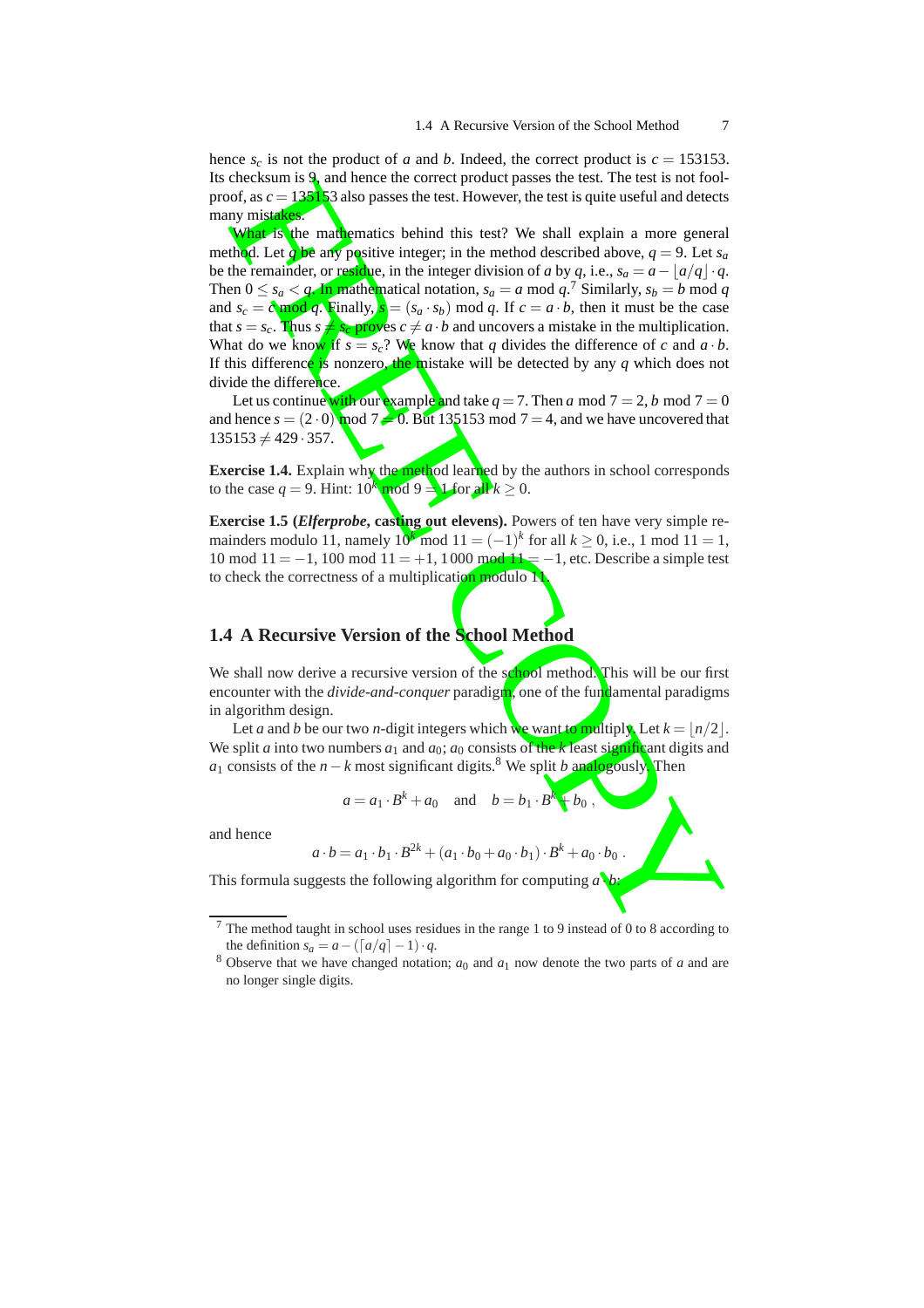- (a) Split *a* and *b* into  $a_1$ ,  $a_0$ ,  $b_1$ , and  $b_0$ .
- (b) Compute the four products  $a_1 \cdot b_1$ ,  $a_1 \cdot b_0$ ,  $a_0 \cdot b_1$ , and  $a_0 \cdot b_0$ .
- (c) Add the suitably aligned products to obtain  $a \cdot b$ .

Observe that the numbers  $a_1$ ,  $a_0$ ,  $b_1$ , and  $b_0$  are  $\lceil n/2 \rceil$ -digit numbers and hence the multiplications in step (b) are simpler than the original multiplication if  $\lceil n/2 \rceil < n$ , i.e., *n* > 1. The complete algorithm is now as follows. To multiply one-digit numbers, use the multiplication primitive. To multiply *n*-digit numbers for  $n \geq 2$ , use the threestep approach above.

Compute this blow repolation of the  $\frac{1}{2}$  b),  $\frac{1}{4}$  b),  $\frac{1}{4}$  compute the structure of the matter of the structure of the structure of the structure of the structure of the structure of the structure of the st It is clear why this approach is called *divide-and-conquer*. We reduce the problem of multiplying *a* and *b* to some number of *simpler* problems of the same kind. A divide-and-conquer algorithm always consists of three parts: in the first part, we split the original problem into simpler problems of the same kind (our step  $(a)$ ); in the second part we solve the simpler problems using the same method (our step (b)); and, in the third part, we obtain the solution to the original problem from the solutions to the subproblems (our step (c)).



**Fig. 1.2.** Visualization of the school method and recursive variant. The rhombus-shaped area indicates the partial products in the multiplication  $a \cdot b$ . The four subareas correspond to the partial products  $a_1 \cdot b_1$ ,  $a_1 \cdot b_0$ ,  $a_0 \cdot b_1$ , and  $a_0 \cdot b_0$ . In the recursive scheme, we first sum the partial prod**uts in** the four subareas and then, in a second ep, add the four resulting sums

What is the connection of our recursive integer multiplication to the school method? It is really the same method. Figure  $1/2$  shows that the products  $a_1 \cdot b_1$ ,  $a_1 \cdot b_0$ ,  $a_0 \cdot b_1$ , and  $a_0 \cdot b_0$  are also computed in the school method. Knowing that our recursive integer multiplication is just the school method in disquise tells us that the recursive algorithm uses a quadratic number of primitive operations. Let us also derive this from first principles. This will allow us to introduce recurrence relations, a powerful concept for the analysis of recursive algorithms.

**Lemma 1.4.** *Let*  $T(n)$  *be the maximal number of primitive operations required by our recursive multiplication algorithm when applied to n-digit integers. Then*

$$
T(n) \leq \begin{cases} 1 & \text{if } n = 1, \\ 4 \cdot T(\lceil n/2 \rceil) + 3 \cdot 2 \cdot n & \text{if } n \geq 2. \end{cases}
$$

*Proof.* Multiplying two one-digit numbers requires one primitive multiplication. This justifies the case  $n = 1$ . So, assume  $n \geq 2$ . Splitting a and b into the four pieces  $a_1, a_0, b_1$ , and  $b_0$  requires no primitive operations.<sup>9</sup> Each piece has at most  $\lceil n/2 \rceil$ 

<sup>&</sup>lt;sup>9</sup> It will require work, but it is work that we do not account for in our analysis.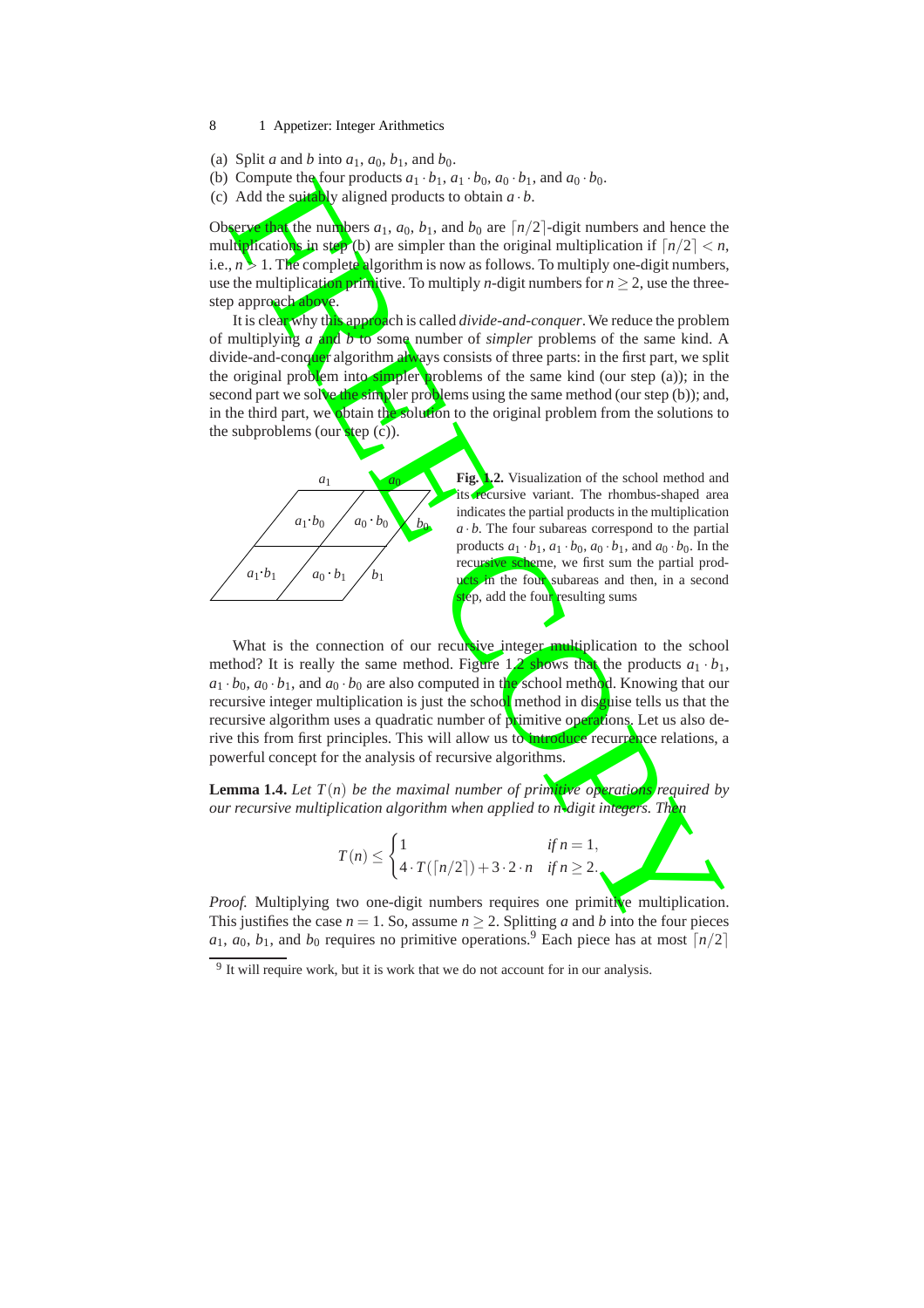digits and hence the four recursive multiplications require at most  $4 \cdot T(\lceil n/2 \rceil)$  primitive operations. Finally, we need three additions to assemble the final result. Each addition involves two numbers of at most 2n digits and hence requires at most 2n primitive operations. This justifies the inequality for *n* ≥ 2.

In Sect. 2.6, we shall learn that such recurrences are easy to solve and yield the already conjectured quadratic execution time of the recursive algorithm.

**Lemma 1.5.** *Let T* ( *n* ) *be the maximal number of primitive operations required by our recursive multiplication algorithm when applied to n-digit integers. Then T* ( *n* ) ≤  $7n^2$  if n is a powe<mark>r of two, a</mark>nd  $T(n) \leq 28n^2$  for all n.

*Proof.* We refer the reader to Sect. 1.8 for a proof. □

## **1.5 Karatsuba Multiplication**

In 1962, the Soviet mathematician Karatsuba [104] discovered a faster way of multiplying large integers. The running time of his algorithm grows like *n*<sup>log3</sup> ≈ *n*<sup>1.58</sup>. The method is surprisingly simple. Karatsuba observed that a simple algebraic identity allows one multiplication to be eliminated in the divide-and-conquer implementation, i.e., one can multiply *n*-bit numbers using only *three* multiplications of integers half the size.

The details are as follows. Let *a* and *b* be our two *n*-digit integers which we want to multiply. Let  $k = \lfloor n/2 \rfloor$ . As above, we split *a* into two numbers  $a_1$  and  $a_0$ ;  $a_0$ consists of the *k* least significant digits and  $a_1$  consists of the  $n - k$  most significant digits. We split *b* in the same way. Then

$$
a = a_1 \cdot B^k + a_0 \quad \text{and} \quad b = b_1 \cdot B^k + b_0
$$

and hence (the magic is in the second equality)

$$
a \cdot b = a_1 \cdot b_1 \cdot B^{2k} + (a_1 \cdot b_0 + a_0 \cdot b_1) \cdot B^k + a_0 \cdot b_0
$$
  
=  $a_1 \cdot b_1 \cdot B^{2k} + ((a_1 + a_0) \cdot (b_1 + b_0) - (a_1 \cdot b_1 + a_0 \cdot b_0)) \cdot B^k + a_0 \cdot b_0$ .

copyrations. That is, the need three delivens is assemble the time are subject to the control of the second properties of the control of the second properties of the second of the second of the second of the second of the At first sight, we have only made things more complicated. A second look, however, shows that the last formula can be evaluated with only three multiplications, namely,  $a_1 \cdot b_1$ ,  $a_1 \cdot b_0$ , and  $(a_1 + a_0) \cdot (b_1 + b_0)$ . We also need six additions.<sup>10</sup> That is three more than in the recursive implementation of the school method. The key is that additions are cheap compared with multiplications, and hence saving a multiplication more than outweighs three additional additions. We obtain the following algorithm for computing  $a \cdot b$ :

 $\frac{10}{10}$  Actually, five additions and one subtraction. We leave it to readers to convince themselves that subtractions are no harder than additions.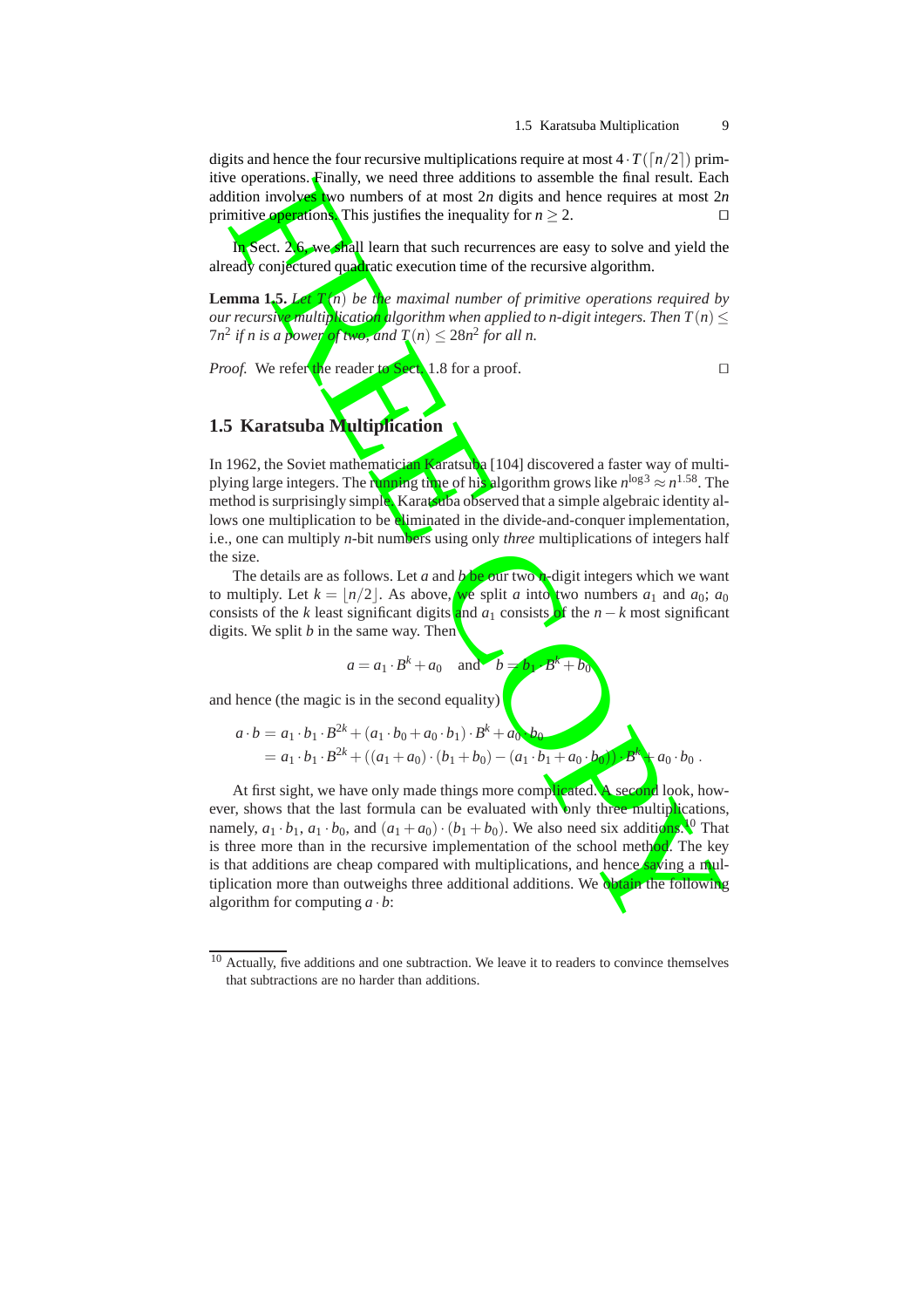- 10 1 Appetizer: Integer Arithmetics
- (a) Split *a* and *b* into  $a_1$ ,  $a_0$ ,  $b_1$ , and  $b_0$ .
- (b) Compute the three products

 $p_2 = a_1 \cdot b_1, \quad p_0 = a_0 \cdot b_0, \quad p_1 = (a_1 + a_0) \cdot (b_1 + b_0).$ 

(c) **Add** the suitably aligned products to obtain  $a \cdot b$ , i.e., compute  $a \cdot b$  according to the formula

 $a \cdot b = p_2 \cdot B^{2k} + (p_1 - (p_2 + p_0)) \cdot B^k + p_0.$ 

The numbers  $a_1$ ,  $a_0$ ,  $b_1$ ,  $b_0$ ,  $a_1 + a_0$ , and  $b_1 + b_0$  are  $\lceil n/2 \rceil + 1$ -digit numbers and hence the multiplications in step (b) are simpler than the original multiplication if  $\lceil n/2 \rceil + 1 < n$ , i.e.,  $n \geq 4$ . The complete algorithm is now as follows: to multiply three-digit numbers, use the school method, and to multiply *n*-digit numbers for *n* ≥ 4, use the three-step approach above



Figure 1.3 shows the running times  $T_K(n)$  and  $T_S(n)$  of C++ implementations of the Karatsuba method and the school method for *n*-digit integers. The scales on both axes are logarithmic. We see, essentially, straight lines of different slope. The running time of the school method grows like  $n^2$ , and hence the slope is 2 in the case of the school method. The slope is smaller in the case of the Karatsuba method and this suggests that its running time grows like  $n^{\beta}$  with  $\beta$  < 2. In fact, the ratio<sup>11</sup>  $T_K(n)/T_K(n/2)$  is close to three, and this suggests that  $\beta$  is such that  $2^{\beta} = 3$  or

<sup>&</sup>lt;sup>11</sup>  $T_K(1024) = 0.0455$ ,  $T_K(2048) = 0.1375$ , and  $T_K(4096) = 0.41$ .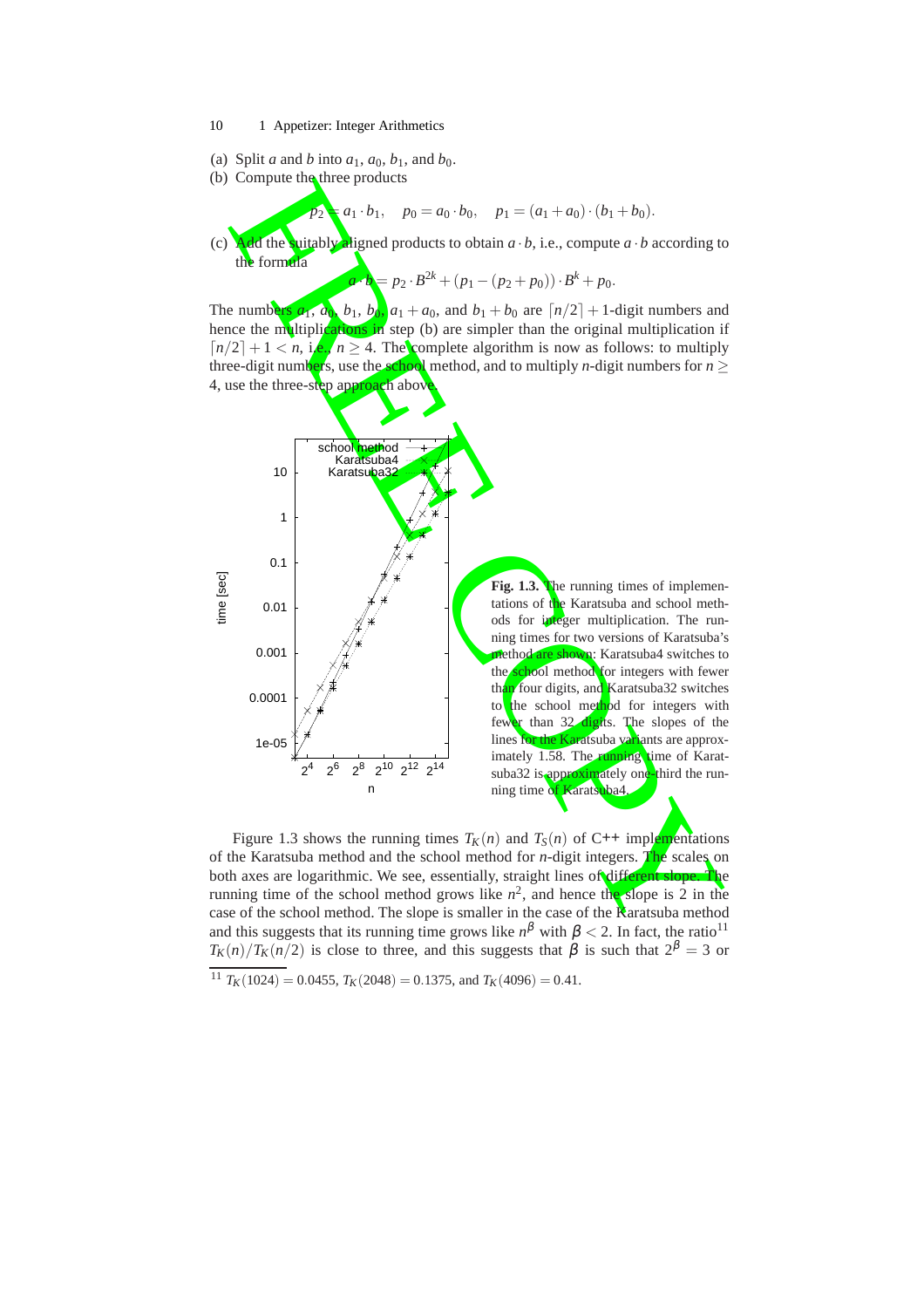$\beta = \log 3 \approx 1.58$ . Alternatively, you may determine the slope from Fig. 1.3. We shall prove below that  $T_K(n)$  grows like  $n^{\log 3}$ . We say that the *Karatsuba method has better asymptotic behavior*. We also see that the inputs have to be quite big before the superior asymptotic behavior of the Karatsuba method actually results in a smaller running time. Observe that for  $n = 2^8$ , the school method is still faster, that for  $n = 2^9$ , the two methods have about the same running time, and that the Karatsuba method wins for  $n = 2^{10}$ . The lessons to remember are:

- Better asymptotic behavior ultimately wins.
- An asymptotically slower algorithm can be faster on small inputs.

In the next section, we shall learn how to improve the behavior of the Karatsuba method for small inputs. The resulting algorithm will always be at least as good as the school method. It is time to derive the asymptotics of the Karatsuba method.

**Lemma 1.6.** *Let T<sup>K</sup>* ( *n* ) *be the maximal number of primitive operations required by the Karatsuba algorithm when applied to n-digit integers. Then*

$$
T_K(n) \leq \begin{cases} 3n^2 + 2n & \text{if } n \leq 3, \\ 3 \cdot T_K(\lceil n/2 \rceil + 1) + 6 \cdot 2 \cdot n & \text{if } n \geq 4. \end{cases}
$$

If prove below that  $Y_n$  in grows like the *Karatsuba method has*<br>
for a symptotic behavior. We also see that the inputs have to be quite big before the<br>
for a symptotic behavior of the Karatsuba method atcully results in *Proof.* Multiplying two *n*-bit **numbers** using the school method requires no more than  $3n^2 + 2n$  primitive operations, by Lemma 1.3. This justifies the first line. So, assume  $n \geq 4$ . Splitting *a* and *b* into the four pieces  $a_1$ ,  $a_0$ ,  $b_1$ , and  $b_0$  requires no primitive operations.<sup>12</sup> Each piece and the sums  $a_0 + a_1$  and  $b_0 + b_1$  have at most  $\lceil n/2 \rceil + 1$  digits, and hence the three **recursive multiplications require at most 3**.  $T_K([n/2]+1)$  primitive operations. Finally, we need two additions to form  $a_0 + a_1$ and  $b_0 + b_1$ , and four additions to assemble the final result. Each addition involves two numbers of at most 2*n* digits and hence requires at most 2*n* primitive operations. This justifies the inequality for *n* ≥ 4. ⊓⊔

In Sect. 2.6, we shall learn some general techniques for solving recurrences of this kind.

**Theorem 1.7.** *Let T<sup>K</sup>* ( *n* ) *be the maximal number of primitive operations required by the Karatsuba algorithm when applied to n-digit integally* ( *n* )  $\leq 99n^{\log 3} +$  $48 \cdot n + 48 \cdot \log n$  for all n.

*Proof.* We refer the reader to Sect. 1.8 for a proof. □

#### **1.6 Algorithm Engineering**

Karatsuba integer multiplication is superior to the school method for large inputs. In our implementation, the superiority only shows for integers with more than 1 000

<sup>&</sup>lt;sup>12</sup> It will require work, but it is work that we do not account for in our analysis.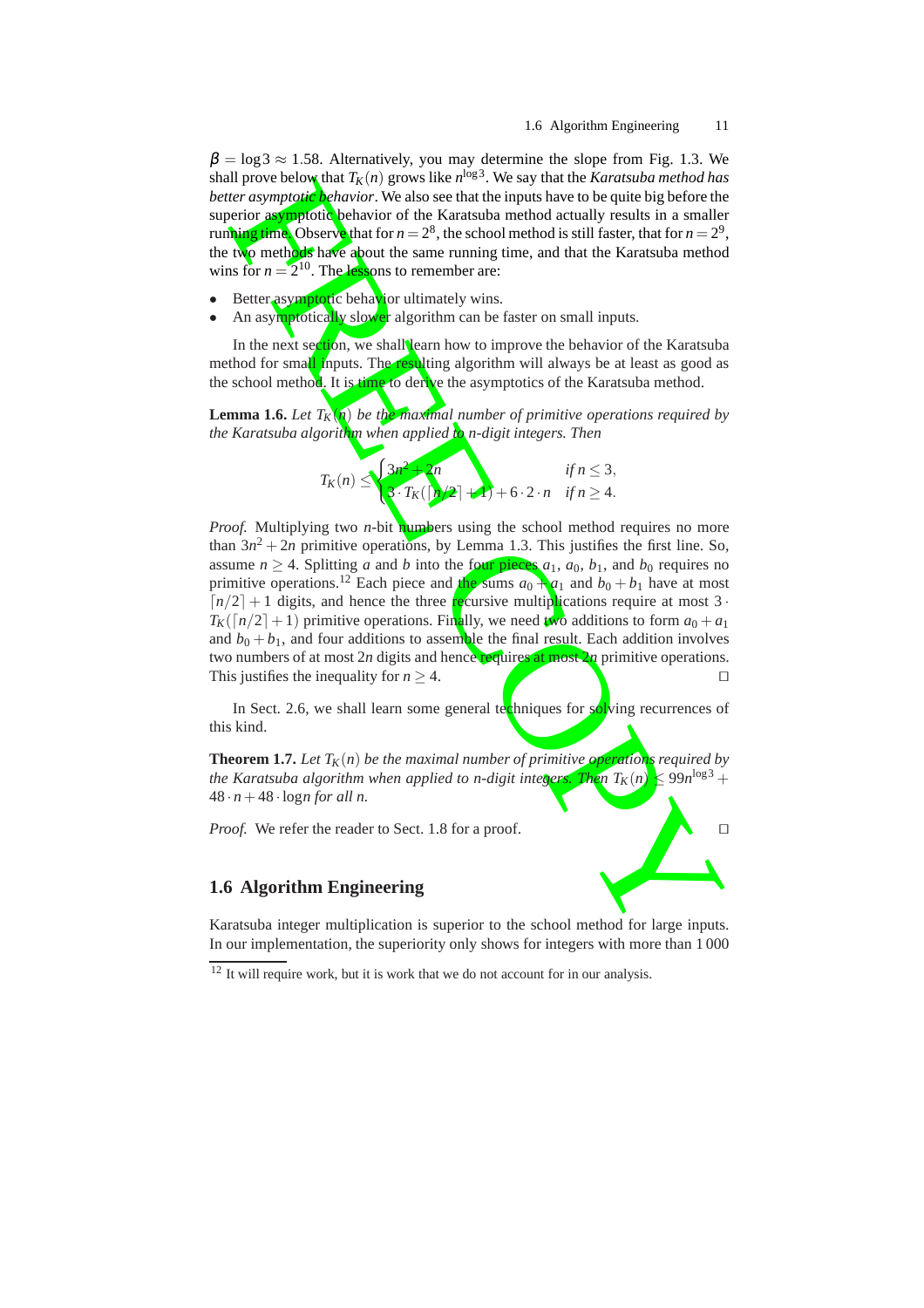digits. However, a simple refinement improves the performance significantly. Since the school method is superior to the Karatsuba method for short integers, we should stop the recursion earlier and switch to the school method for numbers which have fewer than  $n_0$  digits for some yet to be determined  $n_0$ . We call this approach the *refined Karatsuba method*. It is never worse than either the school method or the original Karatsuba algorithm.



**Fig. 1.4.** The running time of the Karatsuba method as a function of the recursion threshold  $n_0$ . The times consumed for multiplying 2048-digit and 4096-digit integers are shown. The minimum is at  $n_0 = 32$ 

What is a good choice for  $n_0$ ? We shall answer this question both experimentally and analytically. Let us discuss the experimental approach first. We simply time the refined Karatsuba algorithm for different values of *n* <sup>0</sup> and then adopt the value giving the smallest running time. For our implementation, the best results were obtained for  $n_0 = 32$  (see Fig. 1.4). The asymptotic **behavior of the refined Karatsuba method is** shown in Fig. 1.3. We see that the running time of the refined method still grows like  $n^{\log 3}$ , that the refined method is about three times faster than the basic Karatsuba method and hence the refinement is highly effective, and that the refined method is never slower than the school method.

**Exercise 1.6.** Derive a recurrence for the worst-case number  $T_R$  $(n)$  of primitive operations performed by the refined Karatsuba method.

s about method is supported to the Karatsban method is necession and the method method in the school method for numbers which have the recursion and switch. It is meer worse than either the school method or the same of th We can also approach the question analytically. If we use the school method to multiply *n*-digit numbers, we need  $3n^2 + 2n$  primitive operations. If we use one Karatsuba step and then multiply the resulting numbers of length  $\lceil n/2 \rceil + 1$  using the school method, we need about  $3(3(n/2+1)^2 + 2(n/2+1)) + 12n$  primitive operations. The latter is smaller for  $n \geq 28$  and hence a recursive step saves primitive operations as long as the number of digits is more than 28. You should not take this as an indication that an actual implementation should switch at integers of approximately 28 digits, as the argument concentrates solely on primitive operations. should take it as an argument that it is wise to have a nontrivial recursion threshold  $n_0$  and then determine the threshold experimentally.

**Exercise 1.7.** Throughout this chapter, we have assumed that both arguments of a multiplication are *n*-digit integers. What can you say about the complexity of multiplying *n*-digit and *m*-digit integers? (a) Show that the school method requires no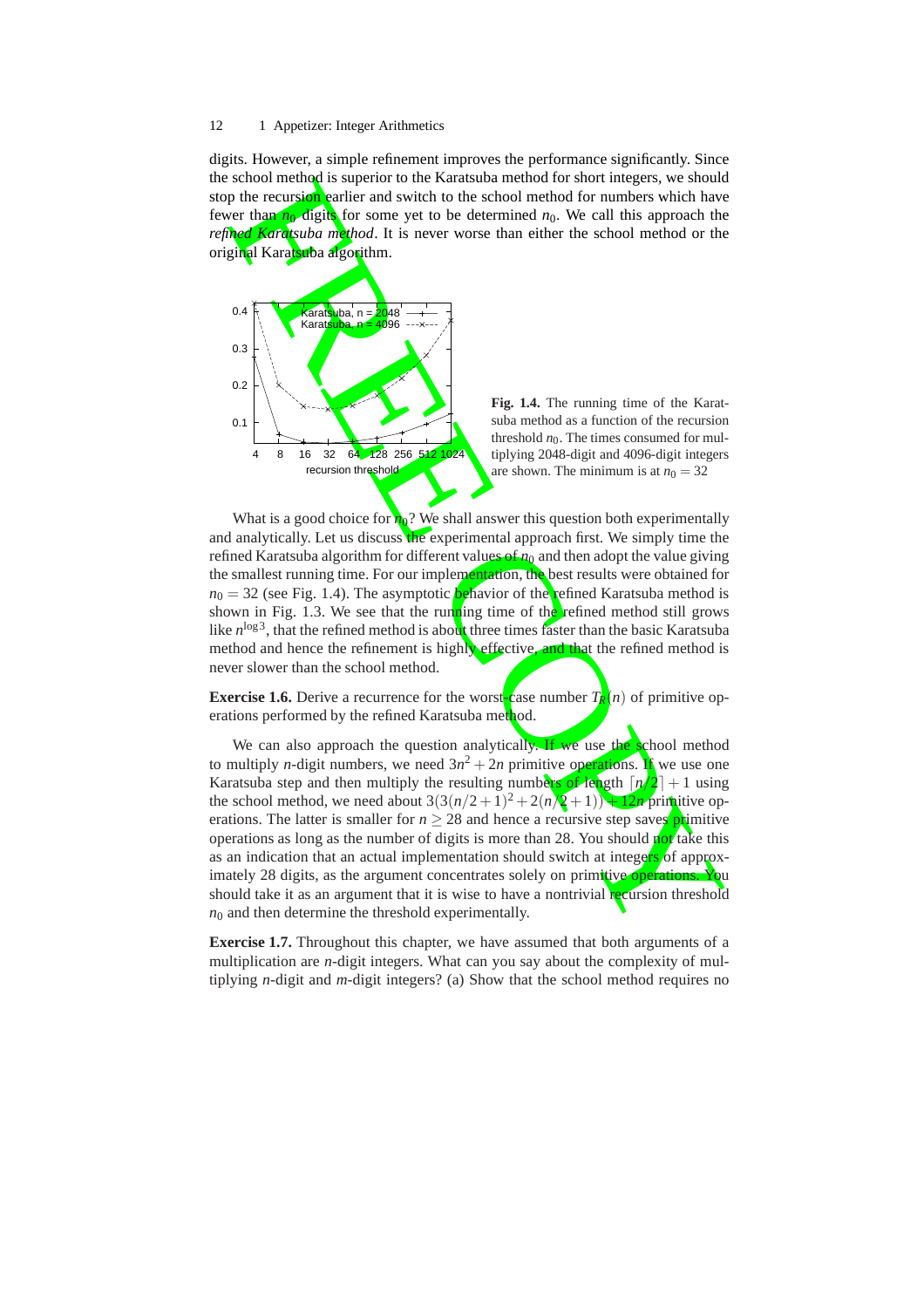more than  $\alpha \cdot nm$  primitive operations for some constant  $\alpha$ . (b) Assume  $n \geq m$  and divide *a* into  $\lceil n/m \rceil$  numbers of *m* digits each. Multiply each of the fragments by *b* using Karatsuba's method and combine the results. What is the running time of this approach?

# **1.7 The Programs**

We give  $C_{+}$ + programs for the school and Karatsuba methods below. These programs were used for the timing experiments described in this chapter. The programs were executed on a machine with a 2 GHz dual-core Intel T7200 processor with 4 Mbyte of cache memory and 2 Gbyte of main memory. The programs were compiled with GNU C++ version 3.3.5 using optimization level -02.

A digit is simply an unsigned int and an integer is a vector of digits; here, "vector" is the vector type of the standard template library. A declaration *integer a* ( *n* ) declares an integer with *n* digits,  $a$  *size*() returns the size of *a*, and *a*[*i*] returns a reference to the *i*-th digit of a. Digits are numbered starting at zero. The global variable *B* stores the base. The functions *fullAdder* and *digitMult* implement the primitive operations on digits. We sometimes need to access digits beyond the size of an integer; the function *getDigit*( $a$ , $i$ ) returns  $a[i]$  if  $i$  is a legal index for  $a$  and returns zero otherwise:

```
The Programm<br>
The Programm<br>
The \pi and the standard combine the results. What is the muning time of this<br>
mg Karatsuba<sup>c</sup> anethod and combine the results. What is the muning time of this<br>
proach)<br>
The Programm<br>
Th
typedef unsigned int digit;
typedef vector<digit> integer;
unsigned int B = 10; \sqrt{7} Base, 2 <= B <= 2^16
void fullAdder(digit a, digit b, digit c, digit& s, digit& carry)
{ unsigned int sum = a + b + c; carry = sum/B; s = sum - carry*B; }
void digitMult(digit a, digit b, digit& s, digit& carry)
{ unsigned int prod = a*b; carry = \text{prod}/B; s = \text{prod} - carry*B; }
digit getDigit(const integer& a, int
{ return ( i < a.size()? a[i] : 0 );
```
We want to run our programs on random integers: *randDigit* is a simple random generator for digits, and *randInteger* fills its argument with random digits.

```
unsigned int X = 542351;
digit randDigit() { X = 443143*X + 6412431; return X % B; }
void randInteger(integer& a)
{ int n = a.size(); for (int i=0; i<n; i++) a[i] = randDigit(); }
```
We come to the school method of multiplication. We start with a routine that multiplies an integer *a* by a digit *b* and returns the result in *atimesb*. In each iteration, we compute *d* and *c* such that  $c * B + d = a[i] * b$ . We then add *d*, the *c* from the previous iteration, and the *carry* from the previous iteration, store the result in *atimesb* [ *i* ], and remember the *carry*. The school method (the function *mult*) multiplies *a* by each digit of *b* and then adds it at the appropriate position to the result (the function *addAt*).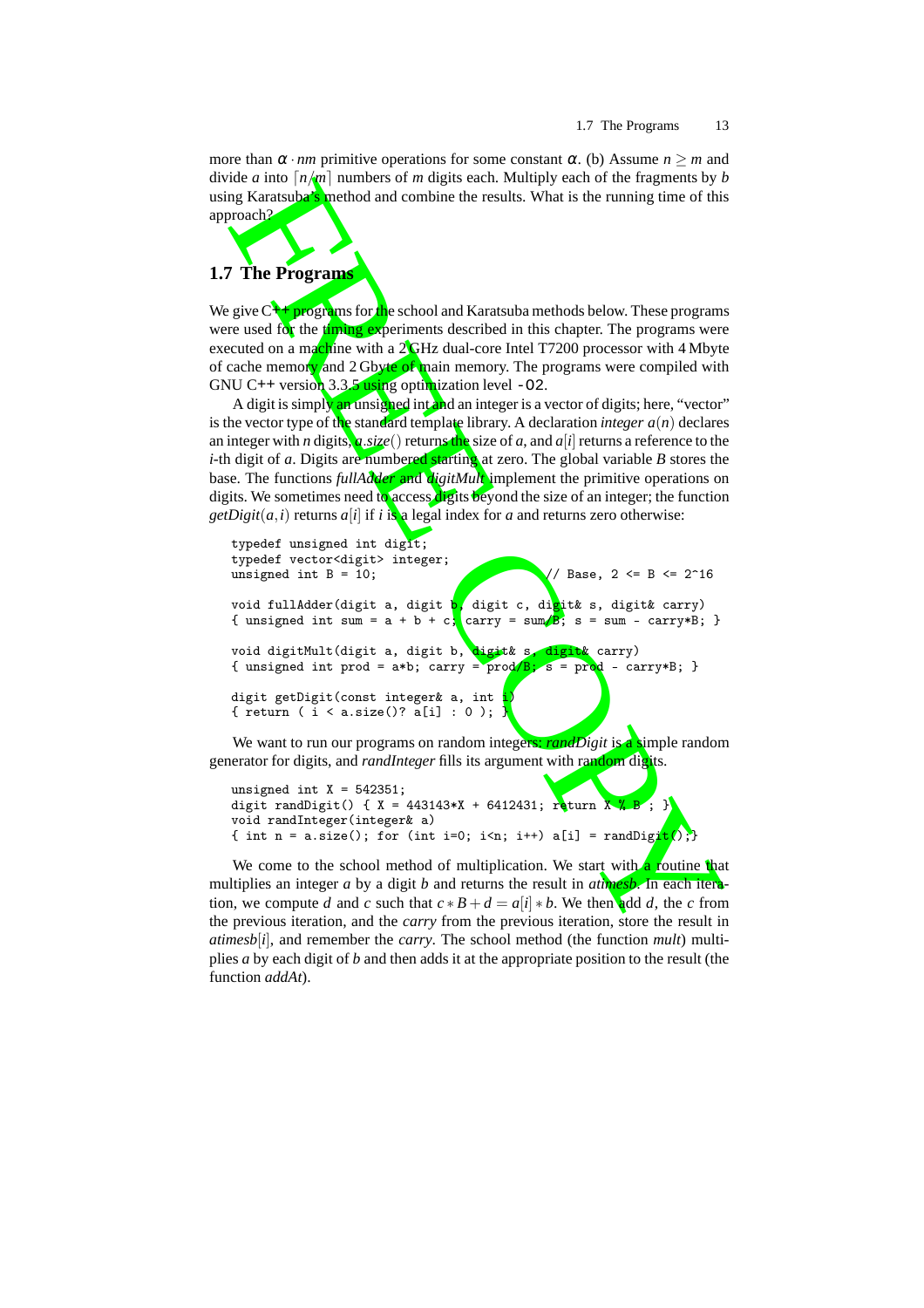```
t and \mathbf{F} = \mathbf{F}_2(\mathbf{x}); assett(athingsorial), and \mathbf{F}_3(\mathbf{x}) = \mathbf{F}_4(\mathbf{x}); \mathbf{F}_5(\mathbf{x}) = \mathbf{F}_5(\mathbf{x}); \mathbf{F}_6(\mathbf{x}) = \mathbf{F}_6(\mathbf{x}); \mathbf{F}_7(\mathbf{x}) = \mathbf{F}_7(\mathbf{x}); \mathbf{F}_8(\mathbf{x}) = \mathbf{F}_7(\mathbf{x}); \mathbf{F}_8(\mathbf{x}) = \mathbf{F}_7void mult(const integer& a, const digit& b, integer& atimesb)
{ int n = a size(); assert(atimesb.size() == n+1);
   digit carry = 0, c, d, cprev = 0;
   for (int i = 0; i < n; i++){ digitMult{a[i],b,d,c)};
        fullAdder(d, cprev, carry, atimesb[i], carry); cprev = c;
      }
   d = 0:
   fullAdder(d, cprev, carry, atimesb[n], carry); assert(carry == 0);
}
void addAt(integer& p, const integer& atimesbj, int j)
\{ // p has length n+m,
   digit carry = 0; int L = p.size();for (int \mathbf{i} = \mathbf{j}; \mathbf{i} < \mathbf{L}; \mathbf{i} + \mathbf{j})
      fullAdder(p[1], getDigit(atimesbj,i-j), carry, p[i], carry);
   assert(carry = 0);
}
integer mult(const integer& a, const integer& b)
{ int n = a.size(); int m = b.size();
   integer p(n + m, 0); integer atimesbj(n+1);
    for (int j = 0; j \langle m; j^{+}\rangle{ mult(a, b[j], atimesbj)<mark>; addAt</mark>(p, atimesbj, j); }
   return p;
}
```
For Karatsuba's method, we also need algorithms for general addition and subtraction. The subtraction method may assume that the first argument is no smaller than the second. It computes its result in the first argument:

```
integer add(const integer& a, const integer& b)
   { int n = max(a.size(), b.size()integer s(n+1); digit carry = 0for (int i = 0; i < n; i^{++})
         fullAdder(getDigit(a,i), getDigit(b,i), carry, s[i], carry);
     s[n] = carry;return s;
   }
   void sub(integer& a, const integer& b) \sqrt{\sqrt{require}}s a
   { digit carry = 0;
     for (int i = 0; i < a.size(); i++)if ( a[i] >= ( getDigit(b, i) + carry ) ){ a[i] = a[i] - getDigit(b,i) - carry; carry = 0; }else { a[i] = a[i] + B - getDigit(b,i) - carry; carryassert(carry == 0);}
The function split splits an integer into two integers of half the size:
   void split(const integer& a,integer& a1, integer& a0)
   { int n = a.size(); int k = n/2;
     for (int i = 0; i < k; i++) a0[i] = a[i];for (int i = 0; i < n - k; i^{++}) a1[i] = a[k+ i];
```
}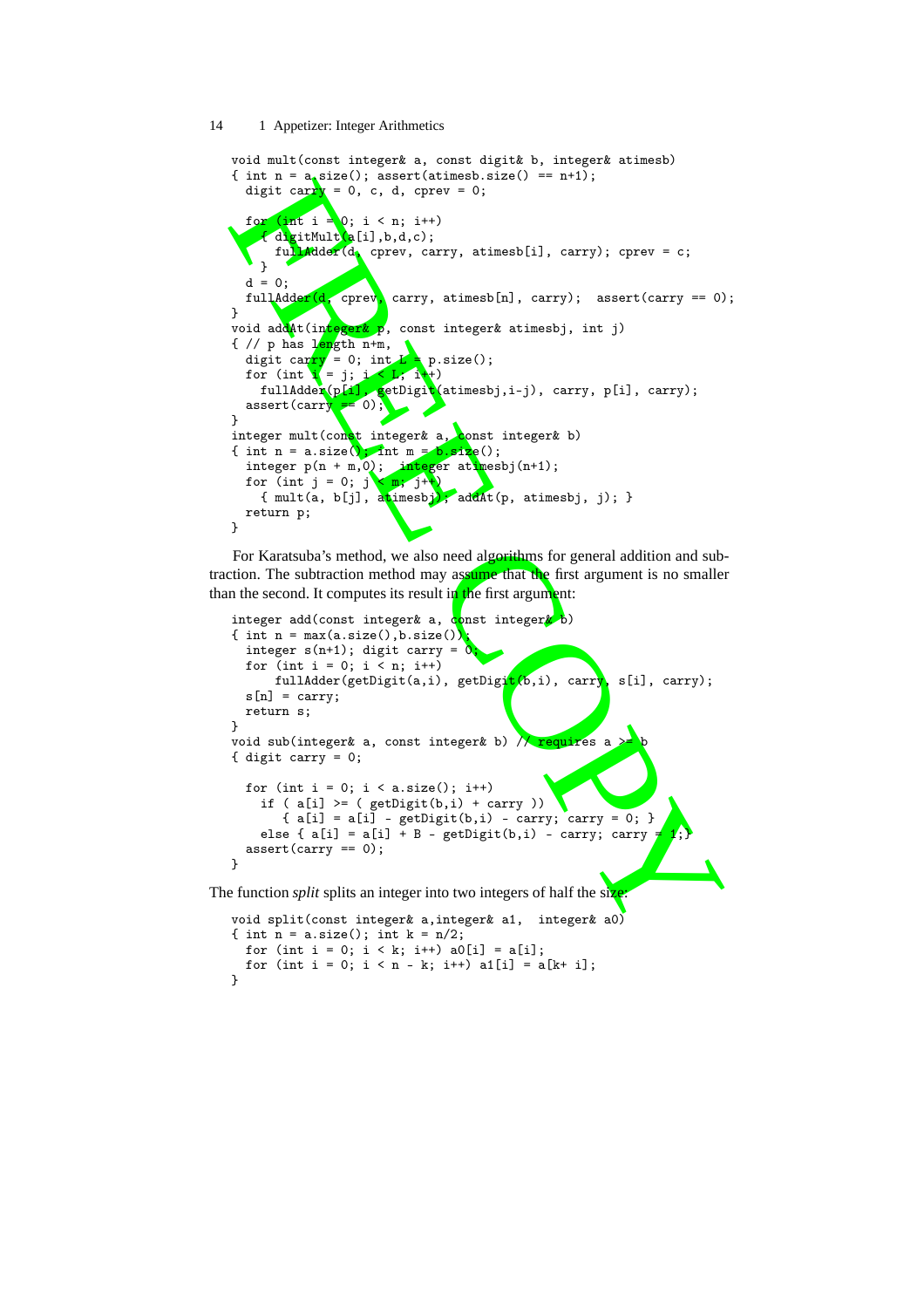The function *Karatsuba* works exactly as described in the text. If the inputs have fewer than  $n\theta$  digits, the school method is employed. Otherwise, the inputs are split into numbers of half the size and the products *p0* , *p1*, and *p2* are formed. Then *p0* and  $p^2$  are written into the output vector and subtracted from  $p^2$ . Finally, the modified  $p^2$ is added to the result:

```
Northam of diagn, the school method is employed. Otherwise, the imput are split \alpha in the size and the products p(0,p1), and p2 are formed. Then p0 and \alpha is the product vector and subtracted from p1. Finally, 
integer Karatsuba(const integer& a, const integer& b, int n0)<br>{ int n = a.size(); \int m = b.size(); assert(n == m); assert(
                        \int m = b.size(); assert(n == m); assert(n0 >= 4);
  integer p(2*n);
   if (n < n0) return mult(a, b);
  int k = \frac{n}{2}; integer \frac{a\delta(k)}{k}, a1(n - k), b0(k), b1(n - k);
  split(a, a1, a0); split(b, b1, b0);integer p2 =Karatsuba(a1,b1,n0),
            p1 =Karatsuba(add(a1,a0),add(b1,b0),n0),
            p0 =Karatsuba(a0,b0,n0);
  for (int i = 0; i < 2*k; i ++) p[i] = p0[i];
  for (int i = 2*k; i < n+m; i^{++}) p[i] = p2[i - 2*k];
  sub(p1,p0); sub(p1,p2); addAt(p,p1,k);
  return p;
}
The following program generated the data for Fig. 1.3:
inline double cpuTime() { return double(cl_0ck())/CLOCKS_PER_SEC; }
int main(){
for (int n = 8; n <= 131072; n *= 2)
{ integer a(n), b(n); randInteger(a); randInteger
  double T = \text{cpuTime}(); int k = 0;
  while (cpuTime() - T < 1) { mult(a,b); k++; }
  cout << "\n" << n << " school = " << (cpuTime() - T)/k;
  T = \text{cpuTime}(); k = 0;
  while (cpuTime() - T < 1) { Karatsuba(a,b,4); k++; }
  cout << " Karatsuba4 = " << (cpuTime() - T) /k; cout.flush()
  T = \text{cpuTime}(); k = 0;
  while (cpuTime() - T < 1) { Karatsuba(a,b,32); k++;
  cout \ll " Karatsuba32 = " \ll (cpuTime() - T) /k; cout flush();
}
return 0; }
```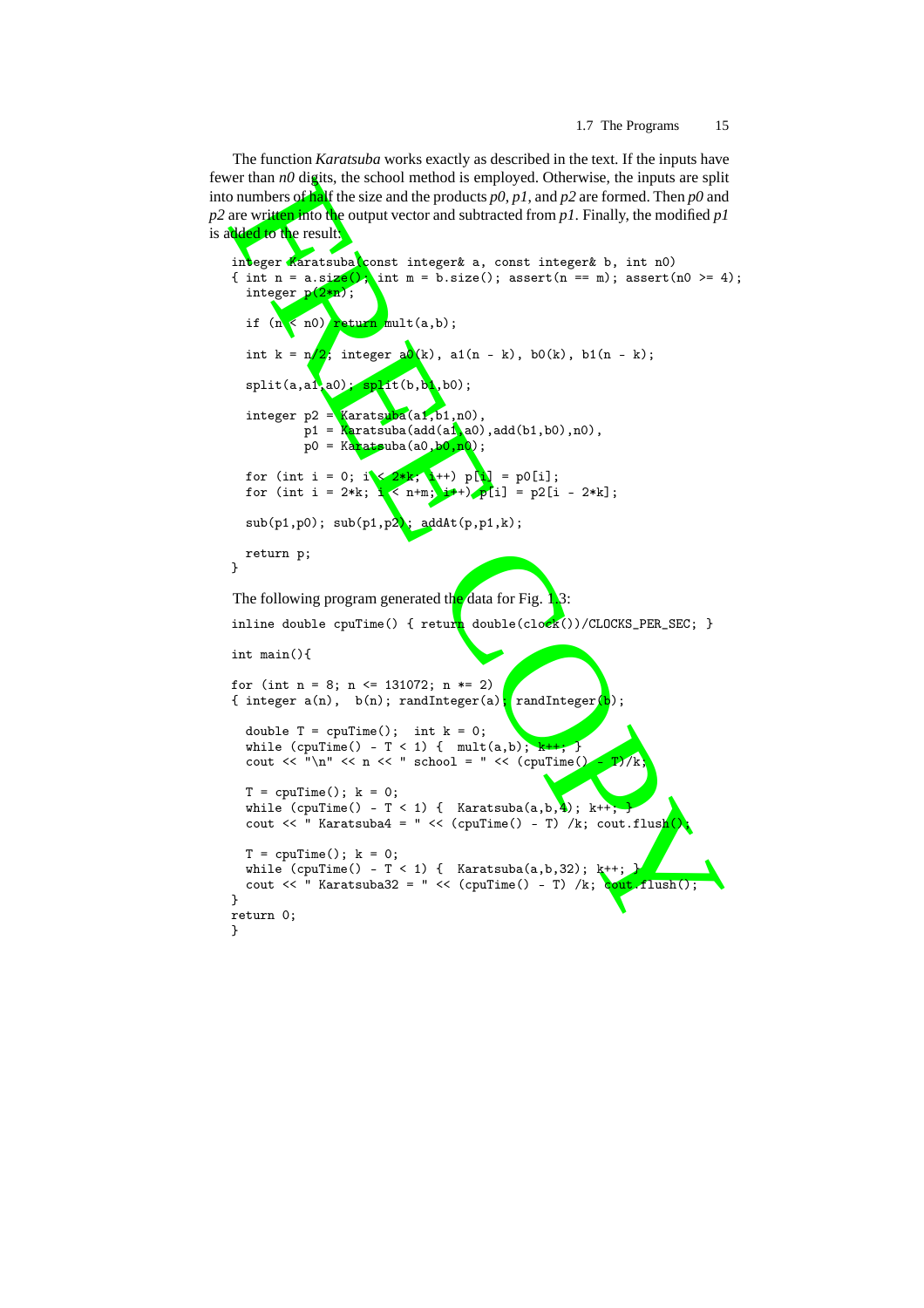### **1.8 Proofs of Lemma 1.5 and Theorem 1.7**

To make this chapter self-contained, we include proofs of Lemma 1.5 and Theorem 1.7. We start with an analysis of the recursive version of the school method. Recall that  $T(n)$ , the maximal number of primitive operations required by our recursive multiplication algorithm when applied to *n*-digit integers, satisfies

$$
T(n) \leq \begin{cases} 1 & \text{if } n = 1, \\ 4 \cdot T(\lceil n/2 \rceil) + 3 \cdot 2 \cdot n & \text{if } n \geq 2. \end{cases}
$$

We use induction on *n* to show that  $T(n) \leq 7n^2 - 6n$  when *n* is a power of two. For *n* = 1, we have  $T(1) \le 1 = 7n^2$  $6n$ . For  $n > 1$ , we have

$$
T(n) \leq 4T(n/2) + 6n \leq 4(7(n/2)^2 - 6n/2) + 6n = 7n^2 - 6n,
$$

where the second inequality follows from the induction hypothesis. For general *n*, we observe that multiplyin<mark>g *n*-di</mark>git integers is certainly no more costly than multiplying  $2^{\lceil \log n \rceil}$ -digit integers and hence  $T(n) \leq T(\mathbf{X}^{\lfloor \log n \rfloor})$ . Since  $2^{\lceil \log n \rceil} \leq 2n$ , we conclude that  $T(n) \leq 28n^2$  for all *n*.

**Exercise 1.8.** Prove a bound on the recurrence  $T(1) \leq 1$  and  $T(n) \leq 4T(n/2) + 9n$ when *n* is a power of two.

How did we know that "7n<sup>2</sup> – 6n" was the bound to be proved? There is no magic here. For  $n = 2^k$ , repeated substitution yields

make this **chapter** self-contained, we include proofs of Lemma 1.5 and Theo-  
\nn 1.7. We start with an analysis of the recursive version of the school method  
\ncall that 
$$
T(n)
$$
, the maximal number of primitive operations required by our recur-  
\nequultiplication algorithm when applied to *n*-digit integers, satisfies  
\n
$$
T(n)
$$
\n
$$
\begin{cases}\n1 & \text{if } n = 1, \\
4 \cdot T(n/2)) + 3 \cdot 2 \cdot n & \text{if } n \geq 2.\n\end{cases}
$$
\nuse induction on *n* to show that  $T(n) \leq 7n^2 - 6n$  when *n* is a power of two. For  
\n
$$
T(n) \leq T(n/2)
$$
\n
$$
\begin{cases}\n1 & \text{if } n = 1, \\
4 \cdot T(n/2)) + 3 \cdot 2 \cdot n & \text{if } n \geq 2.\n\end{cases}
$$
\nuse induction on *n* to show that  $T(n) \leq 7n^2 - 6n$  when *n* is a power of two. For  
\n
$$
T(n) \leq \frac{1}{2}T(n+2)
$$
\n
$$
\begin{cases}\n6n \leq \frac{1}{2}(7(n/2)^2 - 6n/2) + 6n = 7n^2 - 6n, \\
4 \cdot T(n) \leq 28n^2 \text{ for all } n.\n\end{cases}
$$
\nseare the second inequality follows from the induction hypothesis. For general *n*, we  
\nserved that multiplying *n*-digit integers and hence  $T(n) \leq T(n/2) + 6n = 7n^2 - 6n$ ,  
\nwhere the second inequality follows from the induction hypothesis. For general *n*, we  
\nslope  
\n
$$
\begin{cases}\nT(n) \leq 28n^2 \text{ for all } n.\n\end{cases}
$$
\n
$$
\begin{cases}\nT(n/2)^2 - 6n/2 + 6n = 7n^2 - 6n, \\
T(n) \leq 2n^2 \text{ for all } n.\n\end{cases}
$$
\nHence, For  $n = 2^k$ , repeated substitution yields  
\n
$$
T(2^k) \leq 4 \cdot T(2^{k-1}) + 6 \cdot 2^k
$$
\n
$$
\begin{cases}\n4^2 T(2^{k-2}) + 4^k \cdot (4^k \cdot 2^{k
$$

We turn now to the proof of Theorem 1.7. Recall that *T<sup>K</sup>* satisfies the recurrence

$$
T_K(n) \leq \begin{cases} 3n^2 + 2n \\ 3 \cdot T_K(\lceil n/2 \rceil + 1) + 12n \quad \text{if } n \geq 4. \end{cases}
$$

The recurrence for the school method has the nice property that if *n* is a power of two, the arguments of T on the right-hand side are again powers of two. This is not true for  $T_K$ . However, if  $n = 2^k + 2$  and  $k \ge 1$ , then  $\lceil n/2 \rceil + 1 = 2^k \sqrt{1 + 2}$ , and hence we should now use numbers of the form  $n = 2^k + 2$ ,  $k \ge 0$ , as the basis of the inductive argument. We shall show that

$$
T_K(2^k+2) \le 33 \cdot 3^k + 12 \cdot (2^{k+1} + 2k - 2)
$$

for  $k \geq 0$ . For  $k = 0$ , we have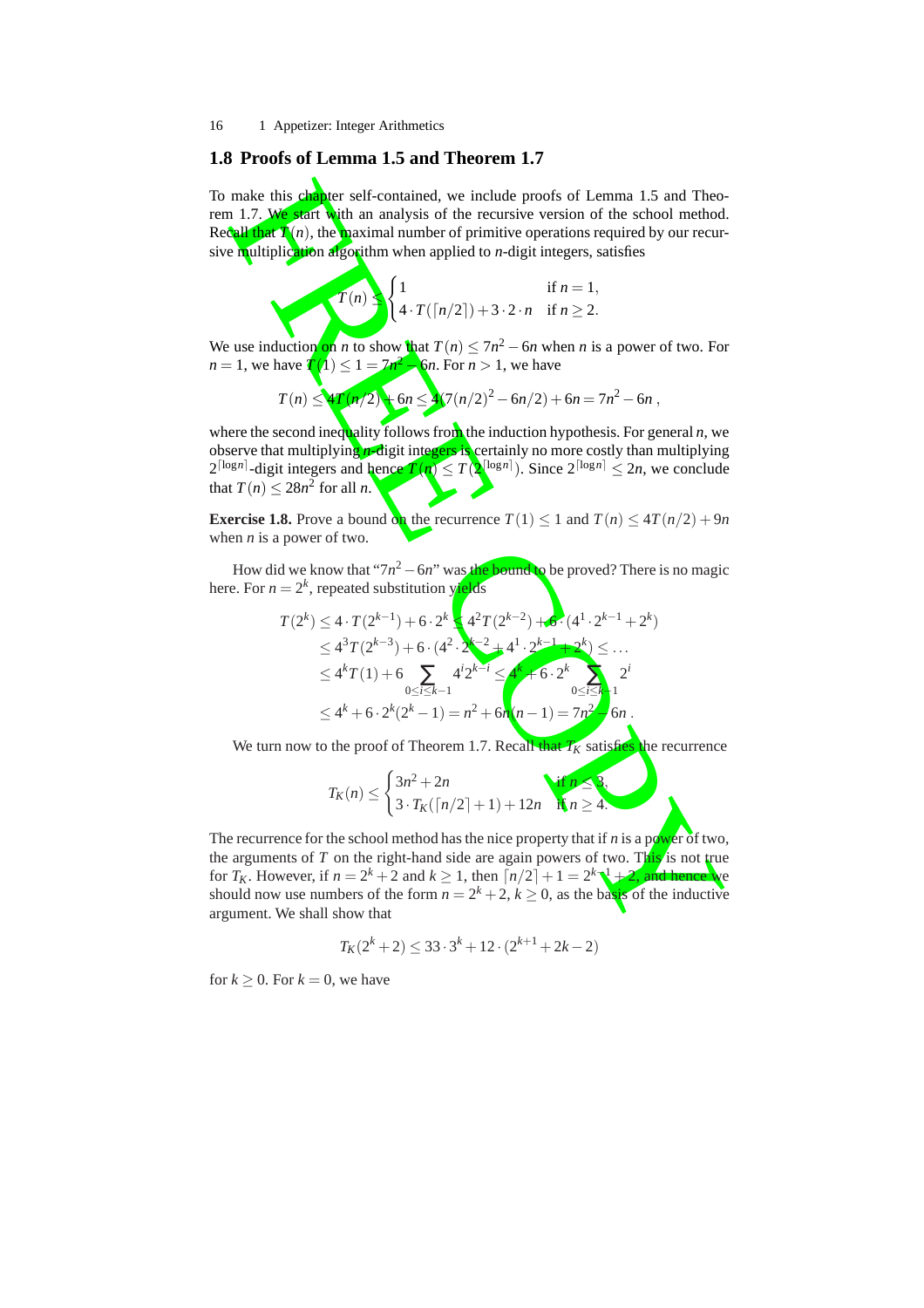1.9 Implementation Notes 17

,

$$
T_K(2^0+2) = T_K(3) \le 3 \cdot 3^2 + 2 \cdot 3 = 33 = 33 \cdot 2^0 + 12 \cdot (2^1 + 2 \cdot 0 - 2).
$$

For  $k \geq 1$ , we have

FREE COPY *TK*(2*<sup>k</sup>* +2) ≤ 3 *TK* ( 2 *k* − 1 + 2)+12 · ( 2 *k* + 2 ) ≤ 3 · 33 · 3 *k* − 1 +12 · ( 2 *k* + 2 ( *k* − 1 ) − 2 ) +12 · ( 2 *k* + 2 ) = 33 · 3 *k* +12 · ( 2 *k* + 1 + 2 *k* − 2 ) .

Again, there is no magic in coming up with the right induction hypothesis. It is obtained by repeated substitution. Namely,

$$
T_K(2^k + 2) \le 3T_K(2^k - 1 + 2) + 12 \cdot (2^k + 2)
$$
  
\n
$$
\le 3^k T_K(2^0 + 2) + 12 \cdot (2^k + 2 + 2^{k-1} + 2 + \dots + 2^1 + 2)
$$
  
\n
$$
\le 3^3 \cdot 3^k + 12 \cdot (2^{k+1} - 2 + 2k).
$$

It remains to extend the bound to all *n*. Let *k* be the minimal integer such that  $n \leq 2^k + 2$ . Then  $k \leq 1 + \log n$ . Also, multiplying *n*-digit numbers is no more costly than multiplying (2<sup>k</sup> + 2)-digit numbers, and hence

$$
T_K(n) \le 33 \cdot 3^{k} + 12 \cdot (2^{k+1} - 2 + 2k)
$$
  
\n
$$
\le 99 \cdot 3^{\log n} + 48 \cdot (2^{\log n} - 2 + 2(1 + \log n))
$$
  
\n
$$
\le 99 \cdot n^{\log 3} + 48 \cdot n + 48 \cdot \log n
$$

where the equality  $3^{\log n} = 2^{(\log 3) \cdot (\log n)}$  $= n^{\log 3}$  has been used.

**Exercise 1.9.** Solve the recurrence

$$
T_R(n) \le \begin{cases} 3n^2 + 2n & \text{if } n < 32 \\ 3 \cdot T_R(\lceil n/2 \rceil + 1) + 12n & \text{if } n \ge 4. \end{cases}
$$

#### **1.9 Implementation Notes**

The programs given in Sect. 1.7 are not optimized. The base of the number system should be a power of two so that sums and carries can be extracted by bit operations. Also, the size of a digit should agree with the word size of the machine and a little more work should be invested in implementing primitive operations on  $\frac{d}{dx}$  its.

#### **1.9.1 C**++

GMP [74] and LEDA [118] offer high-precision integer, rational, and floating-point arithmetic. Highly optimized implementations of Karatsuba's method are used for multiplication.